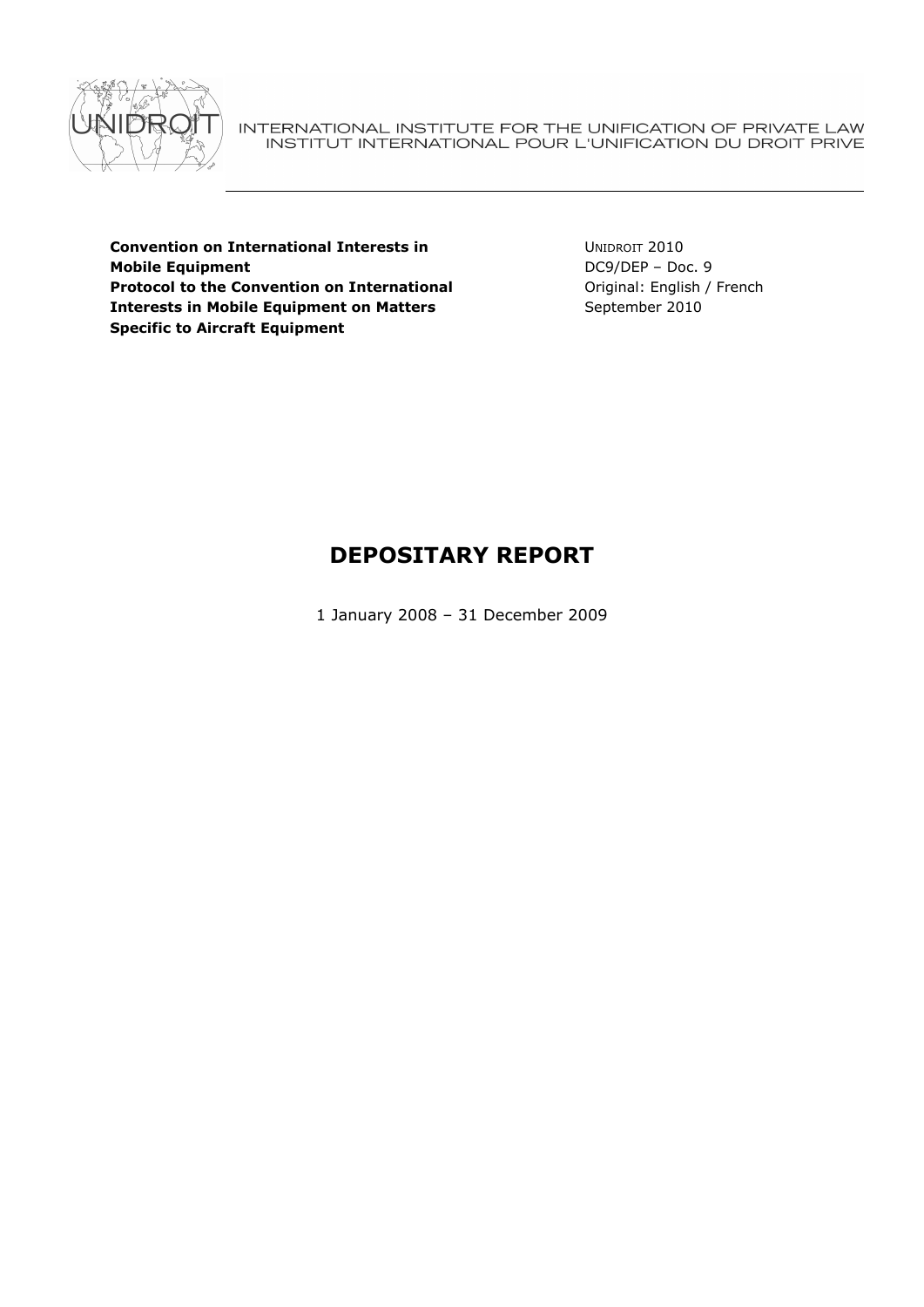# **Introduction**

1. The Convention on International Interests in Mobile Equipment (the Convention) and the Protocol to the Convention on International Interests in Mobile Equipment on Matters Specific to Aircraft Equipment (the Aircraft Protocol) were both opened for signature on 16 November 2001 at the conclusion of a Diplomatic Conference held under the joint auspices of the International Institute for the Unification of Private Law (UNIDROIT) and the International Civil Aviation Organization (ICAO). Both the Convention as applied to aircraft objects, and the Aircraft Protocol, entered into force on 1 March 2006.

2. In asset-based financing, a creditor's ability to have prompt recourse to the underlying assets in the event of a default is a principal factor in determining how the transaction's risks, and overall costs, are calculated. Where national legal rules for the recognition and enforcement of security interests present impediments to such prompt recourse, or are materially different from rules in other jurisdictions, the risks (or perceived risks) for the creditor can increase, particularly if, as in the case of aircraft objects, the asset will be moving through different jurisdictions and possibly become subject to such national legal rules at the time of default. The costs of finance tend to be higher as a result of the increased risks. The Convention addresses this issue by establishing an international legal framework for the creation, recognition, registration and enforcement of "international interests" in high-value mobile equipment.**<sup>1</sup>** The Aircraft Protocol provides for the application of the Convention in relation to aircraft objects (airframes, aircraft engines and helicopters), and modifies the operation of the Convention to the particular requirements of transactions involving those objects.

## Basis of the report

3. This report has been prepared by UNIDROIT, in its capacity as Depositary of the Convention and Aircraft Protocol, pursuant to Article 61(1) of the Convention<sup>2</sup> and Article XXXVI(1) of the Aircraft Protocol.**<sup>3</sup>**

# The Reporting Period

 $\overline{a}$ 

4. This report covers both the Convention and Aircraft Protocol for the period 1 January 2008 to 31 December 2009 (the Reporting Period). The Reporting Period corresponds to the period covered by the biennial report made by the Supervisory Authority pursuant to Article 17(2)(j) of the Convention.

<sup>1</sup> Three categories of high-value are specified in Article 2(3) of the Convention: (a) airframes, aircraft engines and helicopters; (b) railway rolling stock; and (iii) space assets. Article 51 of the Convention provides that the Depositary may create working groups to assess the feasibility of extending the application of the Convention, through one or more Protocols, to objects of any other category of high-value mobile equipment. **2**

Article 61(1) of the Convention provides: "The Depositary shall prepare reports yearly or at such other times as the circumstances may require for the States Parties as to the manner in which the international regimen established in this Convention has operated in practice. In preparing such reports, the Depositary shall take into account the reports of the Supervisory Authority concerning the functioning of the international registration system." **3**

Article XXXVI(1) of the Aircraft Protocol provides: "The Depositary, in consultation with the Supervisory Authority, shall prepare reports yearly, or at such other times as the circumstances may require, for the States Parties as to the manner in which the international regimen established in this Convention as amended by this Protocol has operated in practice. In preparing such reports, the Depositary shall take into account the reports of the Supervisory Authority concerning the functioning of the international registration system."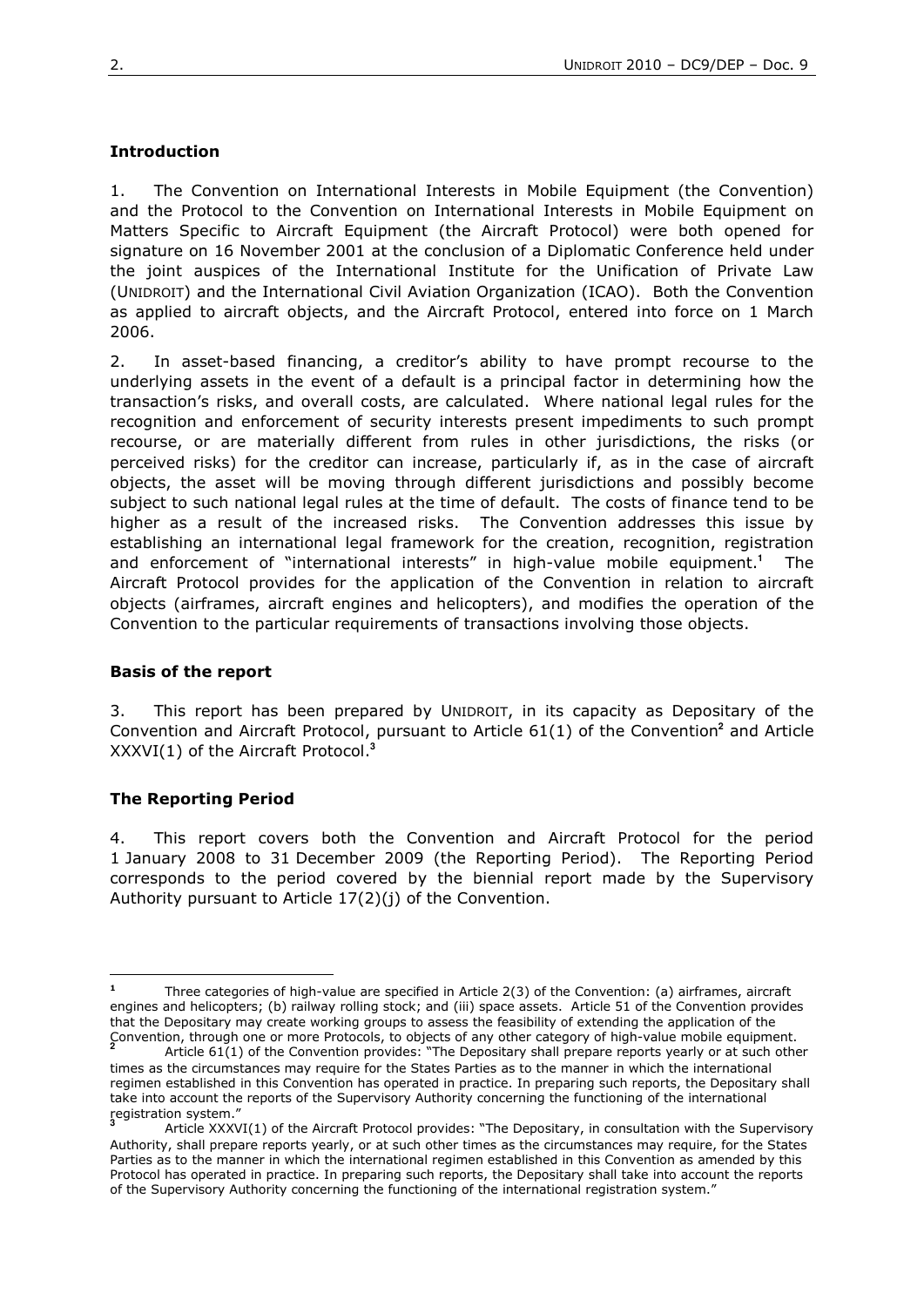# Depositary Activity during the Reporting Period

5. At the commencement of the Reporting Period, there were 18 Contracting States to the Convention and 17 Contracting States to the Aircraft Protocol.

6. During the Reporting Period, 13 States and one Regional Economic Integration Organisation became Contracting States to the Convention, and 11 States and one Regional Economic Integration Organisation became Contracting States to the Aircraft Protocol.

7. Appendix 1 shows the status of the Convention and Aircraft Protocol as at the end of the Reporting Period, including details of all signatures, ratifications, accessions, declarations, and dates of entry into force.

## Operation of the Convention and Aircraft Protocol in practice during the Reporting Period

8. In February 2010 the Depositary advised Contracting States to the Convention and the Aircraft Protocol that it would be grateful to receive from them information and comments as to the manner in which the international regime established by the Convention and Aircraft Protocol had operated in practice. The Government of Mongolia and the Government of the Republic of Singapore provided information and comments, which are set out in Appendix 2.

9. The report of the Supervisory Authority to States Parties to the Convention and Aircraft Protocol, covering the period 1 January 2008 to 31 December 2009 and made pursuant to Article  $17(2)(i)$  of the Convention, was provided to UNIDROIT in April 2010. That report is required, by Article 61(1) of the Convention, to be taken into account in the preparation of this report. The matters dealt with in the report include:

- the decision, taken at the sixth meeting of the  $188<sup>th</sup>$  Session of the ICAO Council, to reappoint the Registrar of the International Registry for a second five-year term commencing on 1 March 2011;
- the approval by the ICAO Council of changes to the Regulation and Procedures for the International Registry to introduce innovations to the Registry;
- the activities of the Commission of Experts of the Supervisory Authority of the International Registry, including the holding of its third meeting from 1 to 2 December 2008 and its fourth meeting from 14 to 15 December 20909, and its recommendations for additional future amendments to the Regulations and Procedures;
- monitoring activities by the Supervisory Authority, including meetings and communications with the International Registry and receipt and processing of information received from the Depositary.

10. The Depositary is not aware of any national court or tribunal decisions during the Reporting Period involving the application of the Convention or Aircraft Protocol.

# Review Conferences

11. Article 61(2) of the Convention and Article XXXVI(2) of the Aircraft Protocol provide for the convening of Review Conferences at the request of not less than twenty-five percent of the States Parties. During the Reporting Period the Depositary received no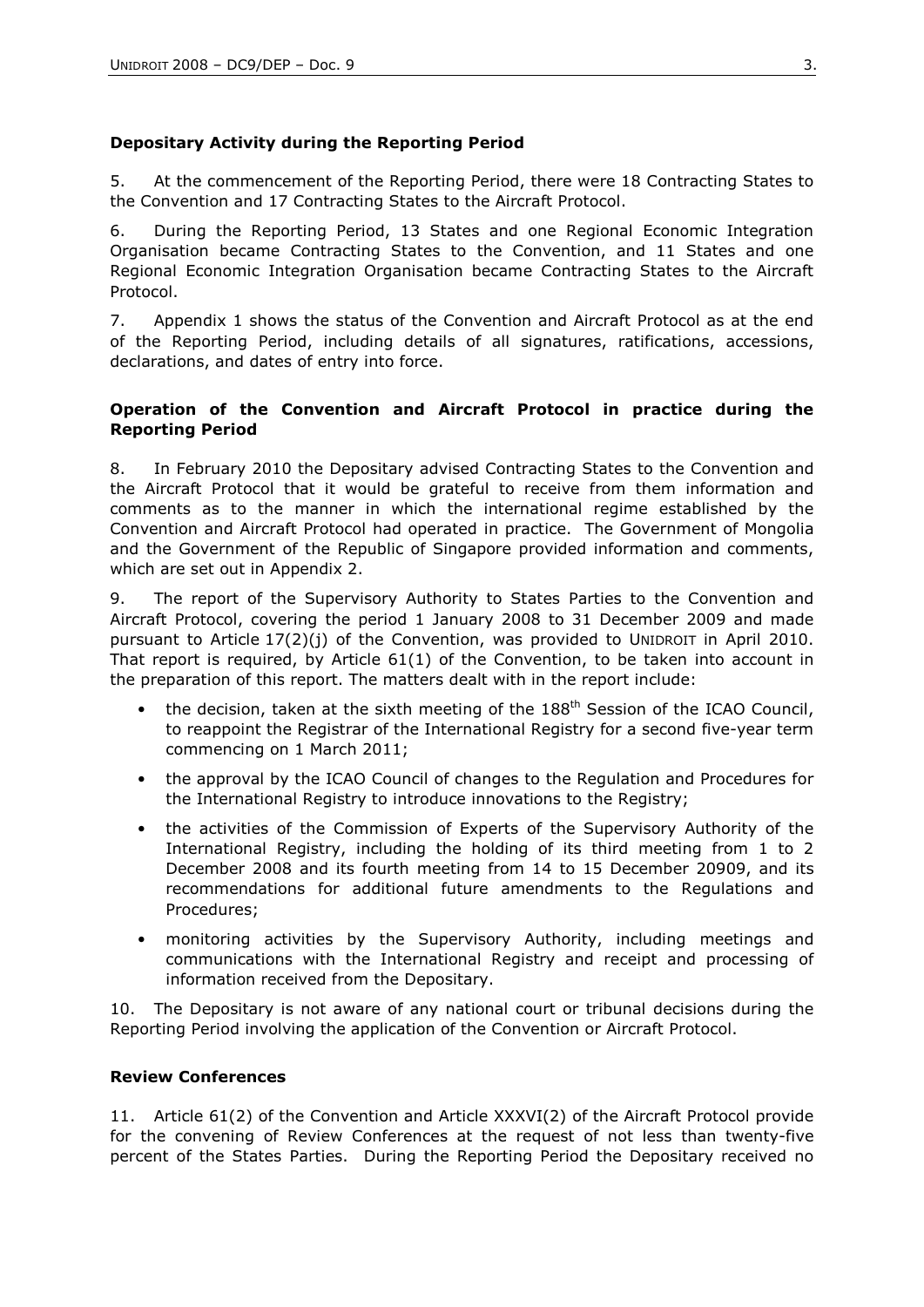requests for the convening of a Review Conference pursuant to Article 61(2) of the Convention and Article XXXVI(2) of the Aircraft Protocol.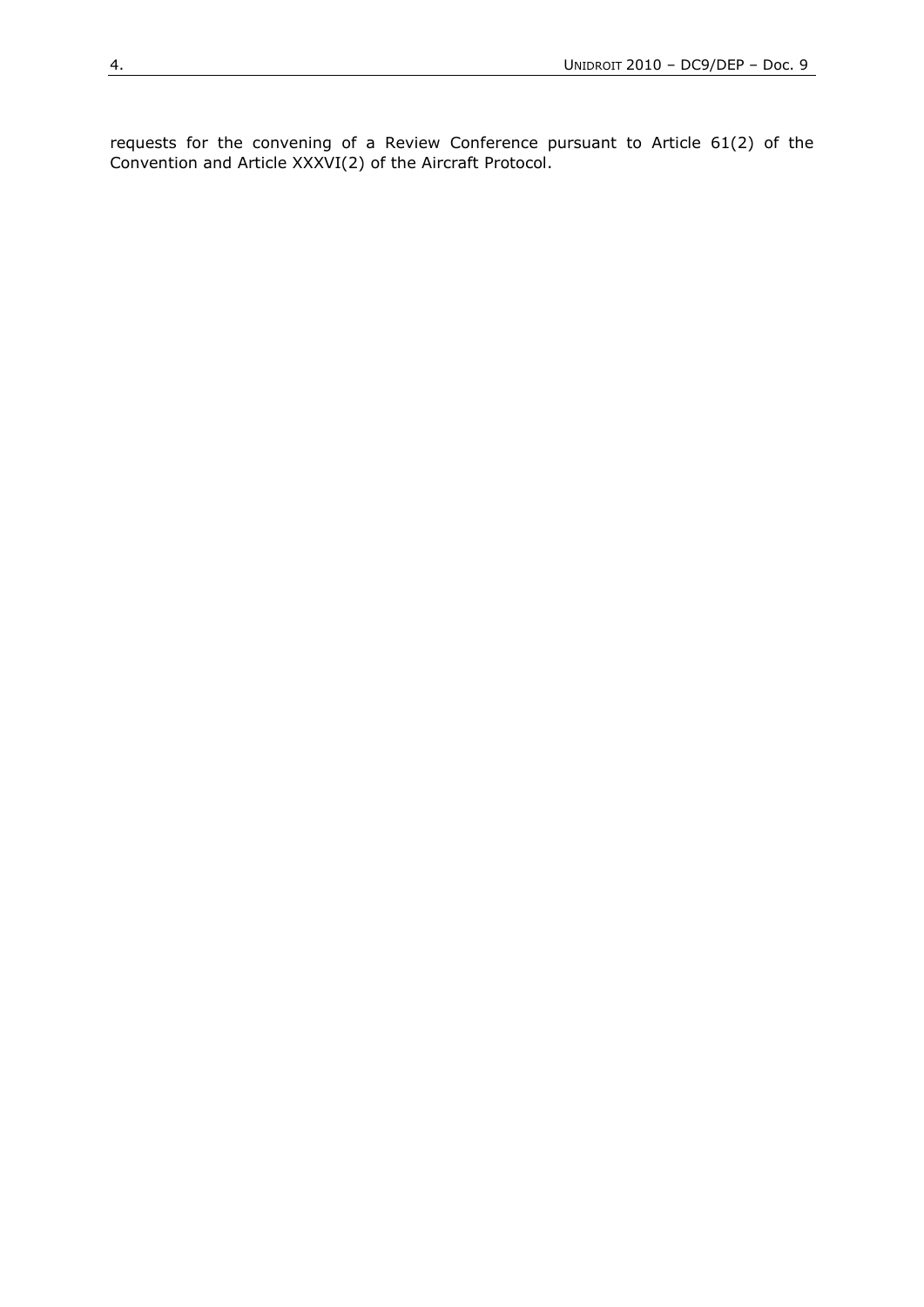#### APPENDIX 1

#### CONVENTION ON INTERNATIONAL INTERESTS IN MOBILE EQUIPMENT CONVENTION RELATIVE AUX GARANTIES INTERNATIONALES PORTANT SUR DES MATÉRIELS D'ÉQUIPEMENT MOBILES

| <b>Adoption:</b><br>Entry into force / Entrée en vigueur:                                   |  | Place: Cape Town / Lieu: Le Cap<br>Date: 16.11.2001 |                                                                                                                                     |                                                                    |                                                       |
|---------------------------------------------------------------------------------------------|--|-----------------------------------------------------|-------------------------------------------------------------------------------------------------------------------------------------|--------------------------------------------------------------------|-------------------------------------------------------|
|                                                                                             |  | Date: 01.03.2006 (ex Art. 49(1))                    |                                                                                                                                     |                                                                    |                                                       |
| STATE / ETAT                                                                                |  | <b>SIGNATURE</b>                                    | <b>RATIFICATION (RT)</b><br><b>ACCEPTANCE / ACCEPTATION (AC)</b><br>APPROVAL / APPROBATION (AP)<br><b>ACCESSION / ADHESION (AS)</b> | <b>DECLARATIONS</b>                                                | <b>ENTRY INTO FORCE</b> /<br><b>ENTREE EN VIGUEUR</b> |
| Afghanistan                                                                                 |  |                                                     | 25.07.2006 (AS)                                                                                                                     | Arts. $39(1)(a)$ , $39(1)(b)$ ,<br>40, 52, 53, 54(2)               | 01.11.2006                                            |
| Albania / Albanie                                                                           |  |                                                     | 30.10.2007 (AS)                                                                                                                     | Arts. $39(1)(a)$ , $39(1)(b)$ ,<br>54(2)                           | 01.02.2008                                            |
| Angola                                                                                      |  |                                                     | 30.04.2006 (AS)                                                                                                                     | Arts. 39(1)(a), 40, 54(2)                                          | 01.08.2006                                            |
| Bangladesh                                                                                  |  |                                                     | $15.12.2008$ (AS)                                                                                                                   | Arts $39(1)(a)$ , $39(1)(b)$ ,<br>40, 52, 53, 54(2)                | 01.04.2009                                            |
| Burundi                                                                                     |  | 16.11.2001                                          |                                                                                                                                     |                                                                    |                                                       |
| Canada                                                                                      |  | 31.03.2004                                          |                                                                                                                                     |                                                                    |                                                       |
| Cape Verde / Cap-Vert                                                                       |  |                                                     | 26.09.2007 (AS)                                                                                                                     | Arts. 39(1)(a), 40, 53,<br>54(2)                                   | 01.01.2008                                            |
| Chile / Chili                                                                               |  | 16.11.2001                                          |                                                                                                                                     |                                                                    |                                                       |
| China / Chine                                                                               |  | 16.11.2001                                          | $03.02.2009$ (RT)                                                                                                                   | Arts. $39(1)(a)$ , $39(1)(b)$ ,<br>40, 50, 53, 54(1), 54(2),<br>55 | 01.06.2009                                            |
| Colombia / Colombie                                                                         |  |                                                     | 19.02.2007 (AS)                                                                                                                     | Arts. $39(1)(a)$ , 54(2)                                           | 01.06.2007                                            |
| Congo                                                                                       |  | 16.11.2001                                          |                                                                                                                                     |                                                                    |                                                       |
| Cuba                                                                                        |  | 16.11.2001                                          | 28.01.2009 (RT)                                                                                                                     | Art. 54(2)                                                         | 01.05.2009                                            |
| Ethiopia / Ethiopie                                                                         |  | 16.11.2001                                          | $21.11.2003$ (RT)                                                                                                                   | Arts. 39(1)(a), 40, 54(2)                                          | 01.03.2006                                            |
| European Community /<br>Communauté européenne ††                                            |  |                                                     | 28.04.2009 (AS)                                                                                                                     | Arts. 48(2), 55                                                    | 01.08.2009                                            |
| France                                                                                      |  | 16.11.2001                                          |                                                                                                                                     |                                                                    |                                                       |
| Germany / Allemagne<br>(with declaration at signature /<br>avec déclaration à la signature) |  | 17.09.2002                                          |                                                                                                                                     |                                                                    |                                                       |
| Ghana                                                                                       |  | 16.11.2001                                          |                                                                                                                                     |                                                                    |                                                       |
| India / Inde                                                                                |  |                                                     | 31.03.2008 (AS)                                                                                                                     | Arts. 39(1)(a), 39(1)(b),<br>40, 52, 53, 54(2)                     | 01.07.2008                                            |
| Indonesia / Indonésie                                                                       |  |                                                     | $16.03.2007$ (AS)                                                                                                                   | Arts. 39(1)(a), 39(1)(b),<br>40, 53, 54(2)                         | 01.07.2007                                            |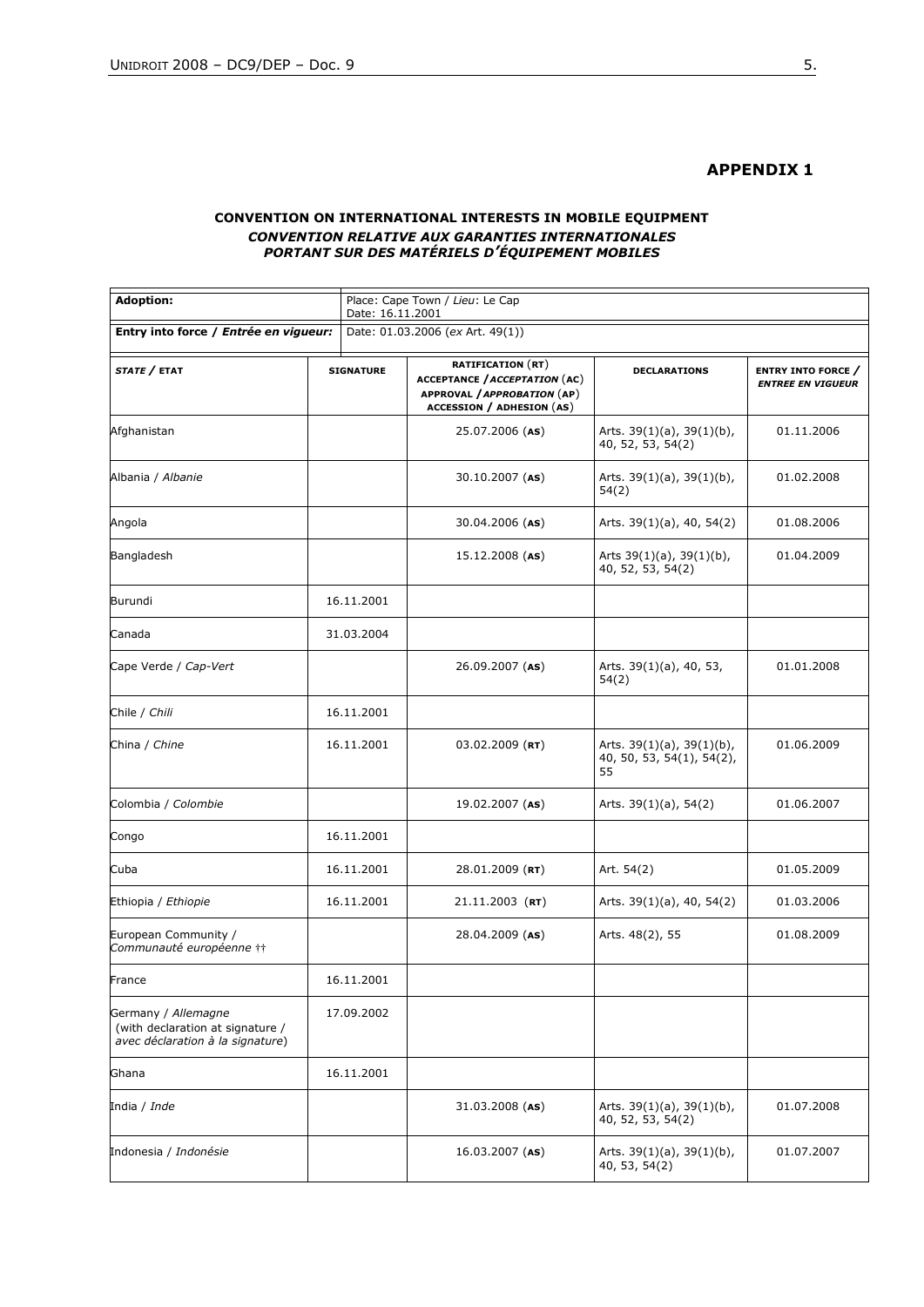| Ireland / Irlande                                   |                             | 29.07.2005 (AS)   | Arts. $39(1)(a)$ , $39(1)(b)$ ,<br>54(2)                     | 01.03.2006  |
|-----------------------------------------------------|-----------------------------|-------------------|--------------------------------------------------------------|-------------|
| Italy / Italie                                      | 06.12.2001                  |                   |                                                              |             |
| Jamaica / Jamaïque                                  | 16.11.2001                  |                   |                                                              |             |
| Jordan / Jordanie                                   | 16.11.2001                  |                   |                                                              |             |
| Kazakhstan                                          |                             | 21.01.2009 (AS)   |                                                              | 01.05.2009+ |
| Kenya                                               | 16.11.2001                  | $13.10.2006$ (RT) | Arts. 39(1)(a),* 39(1)(b),<br>40, 53, 54(2)                  | 01.02.2007  |
| Lesotho                                             | 16.11.2001                  |                   |                                                              |             |
| Luxembourg                                          |                             | 27.06.2008 (AS)   | Arts. 53, 54(2)                                              | 01.10.2008  |
| Malaysia / Malaisie                                 |                             | 02.11.2005 (AS)   | Arts. $39(1)(a)$ , $39(1)(b)$ ,<br>40, 53, 54(2)             | 01.03.2006  |
| Mexico / Mexique                                    |                             | 31.07.2007 (AS)   | Arts. $39(1)(a)$ , $39(1)(b)$ ,<br>50, 53, 54(2), 60         | 01.11.2007  |
| Mongolia / Mongolie                                 |                             | 19.10.2006 (AS)   | Arts. $39(1)(a)$ , $39(1)(b)$ ,<br>53, 54(2)                 | 01.02.2007  |
| Nigeria                                             | 16.11.2001                  | $16.12.2003$ (RT) | Arts. $39(1)(a)$ ,* 40,*<br>$53,* 54(2)*$                    | 01.03.2006  |
| Oman                                                |                             | 21.03.2005 (AS)   | Arts. $39(1)(a)$ , $39(1)(b)$ ,<br>40, 52, 53, 54(2)         | 01.03.2006  |
| Pakistan                                            |                             | 22.01.2004 (AS)   | Arts. $39(1)(a)$ , $39((1)(b)$ ,<br>39(4), 40, 52, 53, 54(2) | 01.03.2006  |
| Panama                                              | 11.09.2002                  | 28.07.2003 (RT)   | Arts. 39(1)(a), 39(1)(b),<br>39(4), 50, 53, 54(2)            | 01.03.2006  |
| Saudi Arabia / Arabie saoudite                      | 12.03.2003                  | 27.06.2008        | Art. 54(2)                                                   | 01.10.2008  |
| Senegal / Sénégal                                   | 02.04.2002                  | 09.01.2006 (RT)   | Arts. $39(1)(a)$ , $39(1)(b)$ ,<br>40, 52, 53, 54(2)         | 01.05.2006  |
| Singapore / Singapour                               |                             | 28.01.2009 (AS)   | Arts. 39(1)(a), 39(1)(b),<br>39(4), 53, 54(2)                | 01.05.2009  |
| South Africa / Afrique du sud                       | 16.11.2001                  | 18.01.2007 (RT)   | Arts. 39(1)(a), 39(1)(b),<br>40, 54(2)                       | 01.05.2007  |
| Sudan / Soudan                                      | 16.11.2001                  |                   |                                                              |             |
| Switzerland / Suisse                                | 16.11.2001<br>ad referendum |                   |                                                              |             |
| Syrian Arab Republic / République<br>arabe syrienne |                             | 07.08.2007 (AS)   |                                                              | 01.12.2007+ |
| Tonga                                               | 16.11.2001                  |                   |                                                              |             |
| Turkey / Turquie                                    | 16.11.2001                  |                   |                                                              |             |
| Ukraine                                             | 09.03.2004                  |                   |                                                              |             |
| United Arab Emirates / Émirats<br>arabes unis       |                             | 29.04.2008 (AS)   | Arts. $39(1)(a)$ , $39(1)(b)$ ,<br>40, 52, 53, 54(2)         | 01.08.2008  |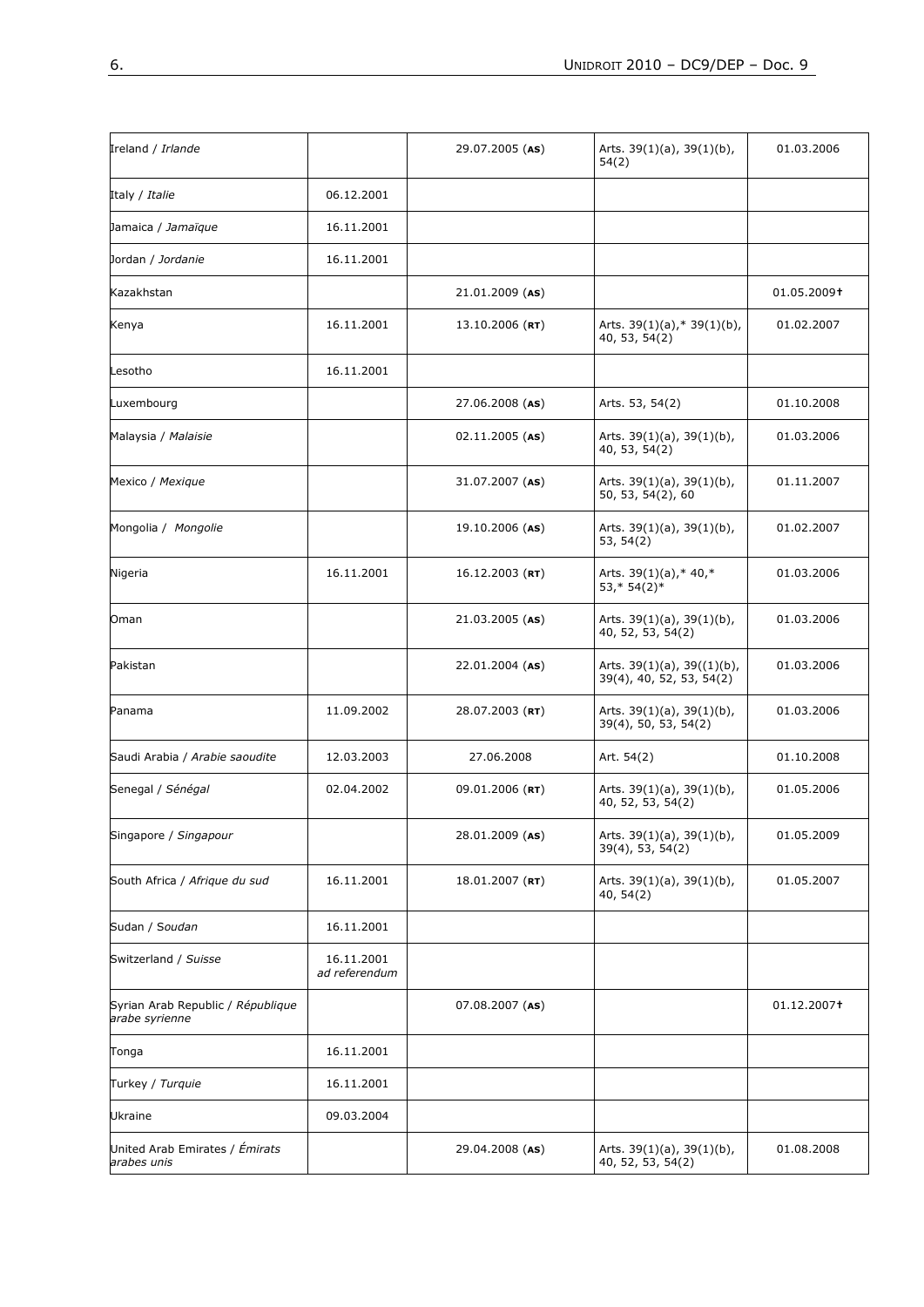| United Kingdom / Royaume-Uni<br>(with declaration at signature /<br>avec déclaration à la signature) | 16.11.2001 |                    |                                          |             |
|------------------------------------------------------------------------------------------------------|------------|--------------------|------------------------------------------|-------------|
| United Republic of Tanzania /<br>République-Unie de Tanzanie                                         | 16.11.2001 | $30.01.2009$ (RT)  | Art. 54(2)                               | 01.05.2009  |
| United States of America /<br>Etats- Unis d'Amérique                                                 | 09.05.2003 | $28.10.2004$ (RT)  | Arts. $39(1)(a)$ , $39(1)(b)$ ,<br>54(2) | 01.03.2006  |
| Zimbabwe                                                                                             |            | 13.05.2008<br>(AS) |                                          | 01.09.2008† |

\* Affected by withdrawal and/or subsequent declaration. / Fait l'objet d'un retrait et/ou d'une déclaration subséquente

† Subject to / sous réserve du: Convention Article 49(1)

†† Regional Economic Integration Organisation / Organisation régionale d'intégration économique: Convention Article 48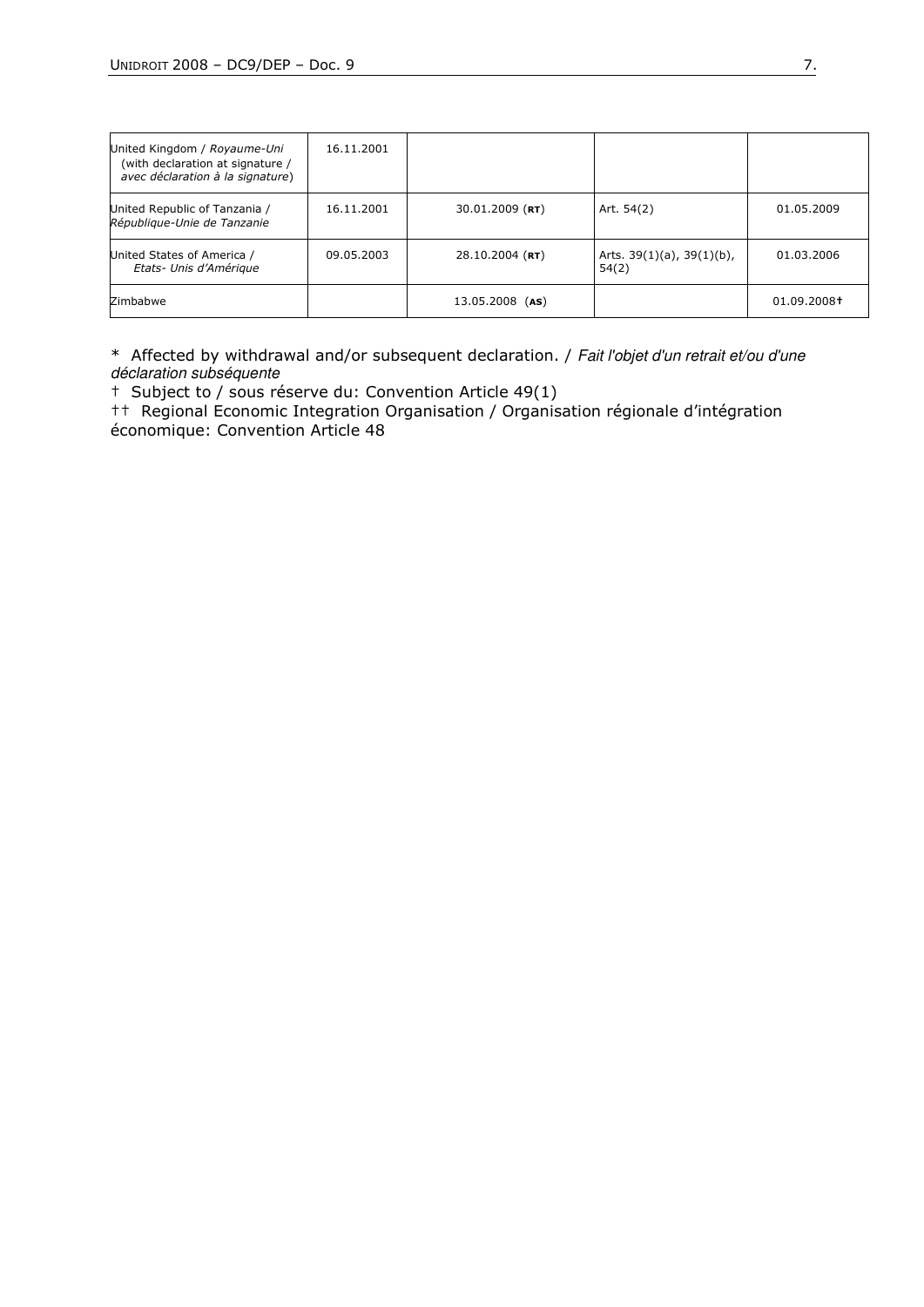#### PROTOCOL TO THE CONVENTION ON INTERNATIONAL INTERESTS IN MOBILE EQUIPMENT ON MATTERS SPECIFIC TO AIRCRAFT EQUIPMENT

#### PROTOCOLE PORTANT SUR LES QUESTIONS SPÉCIFIQUES AUX MATÉRIELS D'ÉQUIPEMENT AÉRONAUTIQUES À LA CONVENTION RELATIVE AUX GARANTIES INTERNATIONALES PORTANT SUR DES MATÉRIELS D'ÉQUIPEMENT MOBILES

| <b>Adoption:</b>                                                                            | Place: Cape Town / Lieu: Le Cap<br>Date: 16-11-2001 |                                                                                                                                     |                                                 |                                                     |  |  |
|---------------------------------------------------------------------------------------------|-----------------------------------------------------|-------------------------------------------------------------------------------------------------------------------------------------|-------------------------------------------------|-----------------------------------------------------|--|--|
| <b>Entry into force:</b><br>Entrée en vigueur:                                              |                                                     | Date: 01.03.2006 (ex Art. XXVIII(1))                                                                                                |                                                 |                                                     |  |  |
| <i>STATE /</i> ETAT                                                                         | <b>SIGNATURE</b>                                    | <b>RATIFICATION (RT)</b><br><b>ACCEPTANCE / ACCEPTATION (AC)</b><br>APPROVAL / APPROBATION (AP)<br><b>ACCESSION / ADHESION (AS)</b> | <b>DECLARATIONS</b>                             | <b>ENTRY INTO FORCE</b><br><b>ENTREE EN VIGUEUR</b> |  |  |
| Afghanistan                                                                                 |                                                     | 25.07.2006 (AS)                                                                                                                     | Arts. XXIX, XXX(1), (2),<br>(3)                 | 01.11.2006                                          |  |  |
| Albania / Albanie                                                                           |                                                     | $30.10.2007$ (AS)                                                                                                                   | Arts. XIX, XXX(1)                               | 01.02.2008                                          |  |  |
| Angola                                                                                      |                                                     | 30.04.2006 (AS)                                                                                                                     | Art. $XXX(1)$ , $(2)$ , $(3)$                   | 01.08.2006                                          |  |  |
| Bangladesh                                                                                  |                                                     | $15.12.2008$ (AS)                                                                                                                   | Arts XXIX, XXX(1),<br>$XXX(2)$ , $XXX(3)$       | 01.04.2009                                          |  |  |
| Burundi                                                                                     | 16.11.2001                                          |                                                                                                                                     |                                                 |                                                     |  |  |
| Canada                                                                                      | 31.03.2004                                          |                                                                                                                                     |                                                 |                                                     |  |  |
| Cape Verde / Cap-Vert                                                                       |                                                     | 26.09.2007 (AS)                                                                                                                     | Art. XXX(1), (2), (3)                           | 01.01.2008                                          |  |  |
| Chile / Chili                                                                               | 16.11.2001                                          |                                                                                                                                     |                                                 |                                                     |  |  |
| China / Chine                                                                               | 16.11.2001                                          | $03.02.2009$ (RT)                                                                                                                   | Arts. XIX, XXIX, XXX(1),<br>$XXX(2)$ , $XXX(3)$ | 01.06.2009                                          |  |  |
| Colombia / Colombie                                                                         |                                                     | 19.02.2007 (AS)                                                                                                                     | Art. XXX(1), (2), (3)                           | 01.06.2007                                          |  |  |
| Congo                                                                                       | 16.11.2001                                          |                                                                                                                                     |                                                 |                                                     |  |  |
| Cuba                                                                                        | 16.11.2001                                          | 28.01.2009 (RT)                                                                                                                     |                                                 | 01.05.2009                                          |  |  |
| Ethiopia / Ethiopie                                                                         | 16.11.2001                                          | $21.11.2003$ (RT)                                                                                                                   | Art. XXX(1), (2), (3)                           | 01.03.2006                                          |  |  |
| European Community /<br>Communauté européenne #                                             |                                                     | 28.04.2009 (AS)                                                                                                                     | Arts. XXVII(2), XXX(5)                          | 01.08.2009                                          |  |  |
| France                                                                                      | 16.11.2001                                          |                                                                                                                                     |                                                 |                                                     |  |  |
| Germany / Allemagne<br>(with declaration at signature /<br>avec déclaration à la signature) | 17.09.2002                                          |                                                                                                                                     |                                                 |                                                     |  |  |
| Ghana                                                                                       | 16.11.2001                                          |                                                                                                                                     |                                                 |                                                     |  |  |
| India                                                                                       |                                                     | $31.03.2008$ (AS)                                                                                                                   | Arts. XXX(1), (2), (3)                          | 01.07.2008                                          |  |  |
| Indonesia / Indonésie                                                                       |                                                     | $16.03.2007$ (AS)                                                                                                                   | Art. XXX(1), (2), (3)                           | 01.07.2007                                          |  |  |
| Ireland / Irlande                                                                           |                                                     | 23.08.2005 (AS)                                                                                                                     | Art. XXX(1), (2)                                | 01.03.2006                                          |  |  |
| Italy / Italie                                                                              | 06.12.2001                                          |                                                                                                                                     |                                                 |                                                     |  |  |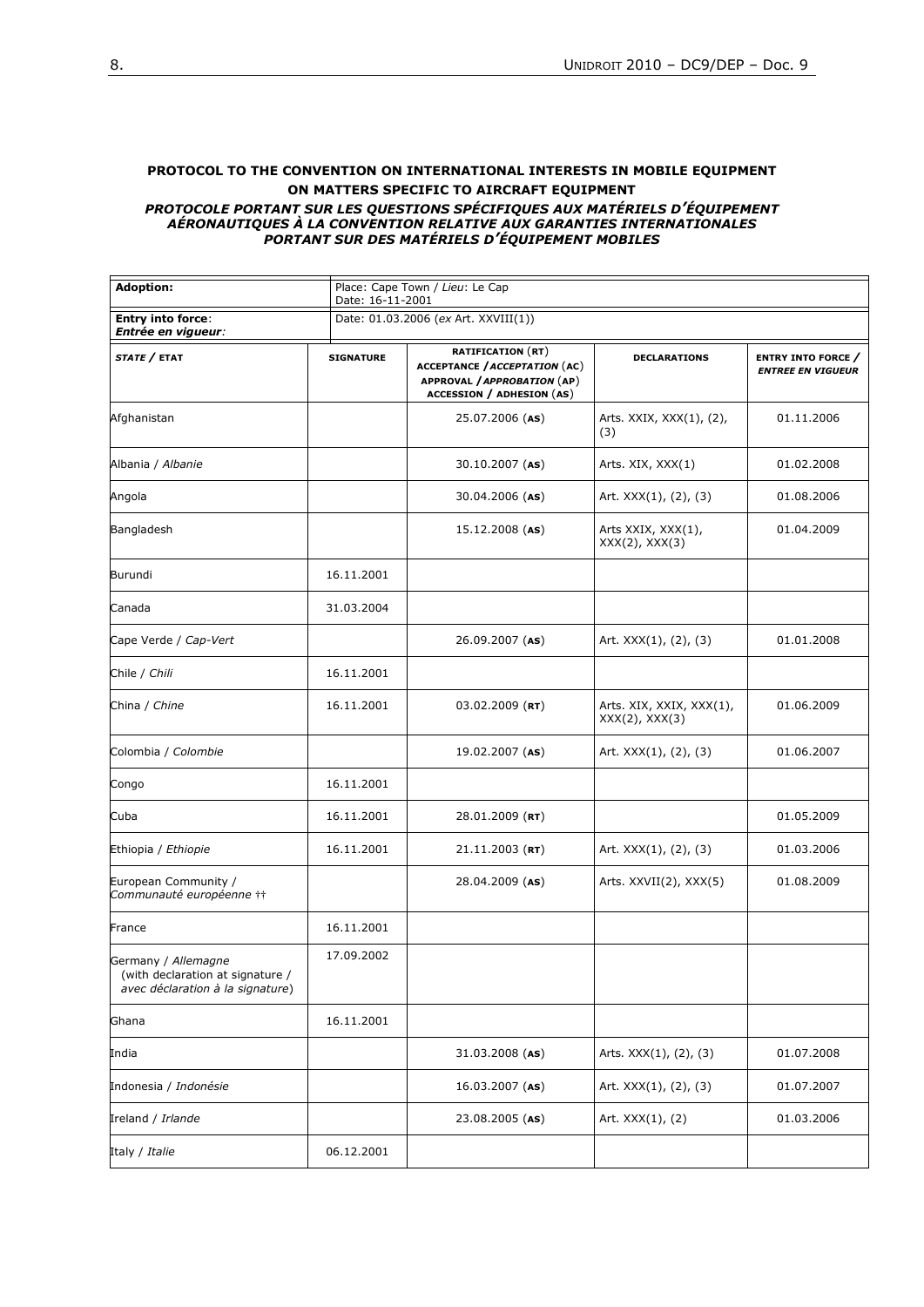| Jamaica / Jamaïque                                                                                   | 16.11.2001                  |                   |                                                 |            |
|------------------------------------------------------------------------------------------------------|-----------------------------|-------------------|-------------------------------------------------|------------|
| Jordan / Jordanie                                                                                    | 16.11.2001                  |                   |                                                 |            |
| Kenya                                                                                                | 16.11.2001                  | $13.10.2006$ (RT) | Art. XXX(1), (2), (3)                           | 01.02.2007 |
| Lesotho                                                                                              | 16.11.2001                  |                   |                                                 |            |
| Luxembourg                                                                                           |                             | 27.06.2008 (AS)   | Art. XXX(1), (2), (3)                           | 01.10.2008 |
| Malaysia / Malaisie                                                                                  |                             | 02.11.2005 (AS)   | Art. XXX(1), (2), (3)*<br>01.03.2006            |            |
| Mexico / Mexique                                                                                     |                             | 31.07.2007 (AS)   | Arts. XIX, XXX(1), (3)                          | 01.11.2007 |
| Mongolia / Mongolie                                                                                  |                             | 19.10.2006 (AS)   | Art. XXX(1), (2), (3)                           | 01.02.2007 |
| Nigeria                                                                                              | 16.11.2001                  | 16.12.2003 (RT)   | Art. $XXX(1), * (2), * (3)*$                    | 01.03.2006 |
| Oman                                                                                                 |                             | 21.03.2005 (AS)   | Arts. XXIX, XXX(1), (2),<br>(3)                 | 01.03.2006 |
| Pakistan                                                                                             |                             | 22.01.2004 (AS)   | Arts. XXIX, XXX(1), (2),<br>(3)                 | 01.03.2006 |
| Panama                                                                                               | 11.09.2002                  | 28.07.2003 (RT)   | Art. XXX(1), (2), (3)                           | 01.03.2006 |
| Saudi Arabia / Arabie saoudite                                                                       | 12.03.2003                  | 27.06.2008 (RT)   |                                                 | 01.10.2008 |
| Senegal / Sénégal                                                                                    | 02.04.2002                  | 09.01.2006 (RT)   | Arts. XXIX, XXX(1), (2),<br>(3)                 | 01.05.2006 |
| Singapore / Singapour                                                                                |                             | 28.01.2009 (AS)   | Arts. XXX(1), (3)                               | 01.05.2009 |
| South Africa / Afrique du sud                                                                        | 16.11.2001                  | 18.01.2007 (RT)   | Arts. XXX(1), (2), (3)                          | 01.05.2007 |
| Sudan / Soudan                                                                                       | 16.11.2001                  |                   |                                                 |            |
| Switzerland / Suisse                                                                                 | 16.11.2001<br>ad referendum |                   |                                                 |            |
| Tonga                                                                                                | 16.11.2001                  |                   |                                                 |            |
| Turkey / Turquie                                                                                     | 16.11.2001                  |                   |                                                 |            |
| <b>Ukraine</b>                                                                                       | 03.03.2004                  |                   |                                                 |            |
| United Arab Emirates / Émirats<br>arabes unis                                                        |                             | 29.04.08 (AS)     | Arts. XIX, XXIX, XXX(1),<br>$XXX(2)$ , $XXX(3)$ | 01.08.2008 |
| United Kingdom / Royaume-Uni<br>(with declaration at signature /<br>avec déclaration à la signature) | 16.11.2001                  |                   |                                                 |            |
| United Republic of Tanzania /<br>République-Unie de Tanzanie                                         | 16.11.2001                  | 30.01.2009 (RT)   | Art. $XXX(1), * (2), * (3)*$                    | 01.05.2009 |
| United States of America /<br>Etats-Unis d'Amérique                                                  | 09.05.2003                  | 28.10.2004 (RT)   | Arts. XIX, XXX(1)                               | 01.03.2006 |

\* Affected by withdrawal and/or subsequent declaration. / Fait l'objet d'un retrait et/ou d'une déclaration subséquente

†† Regional Economic Integration Organisation / Organisation régionale d'intégration économique: Protocol / Protocole Article XXVII